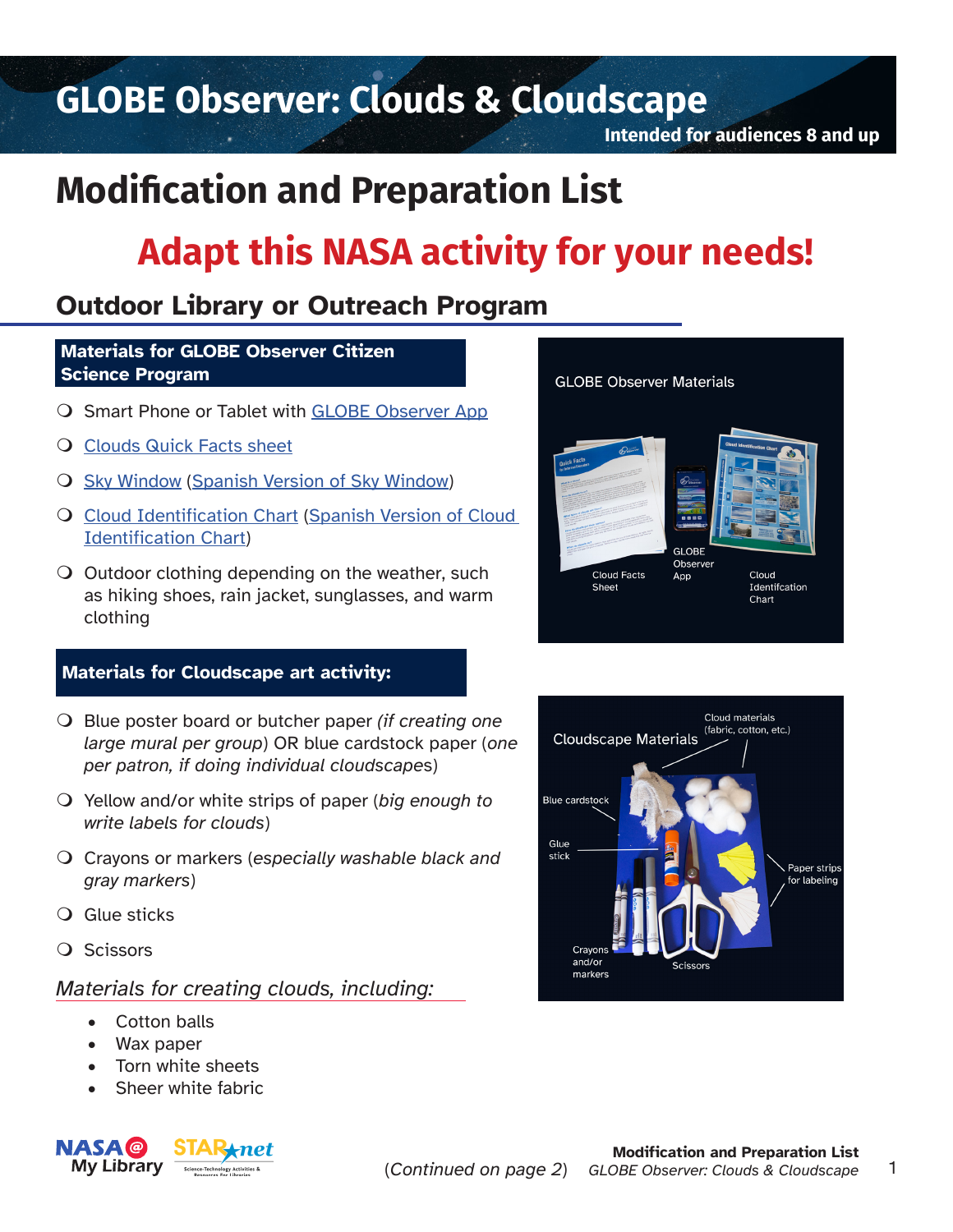## **Outdoor Library or Outreach Program (***continued***)**

#### **Facility needs:**

 $\Omega$  Safe outdoor space with few obstructions for viewing clouds

#### **Preparation:**

- *1-3 months prior to program:*
- [Download the GLOBE Observer app on a smartphone or tablet](https://observer.globe.gov/about/get-the-app)
- $\Omega$  Use the app to check for upcoming satellite flyover times by pressing the satellite icon within the Clouds module. Schedule your program during one of the satellite flyover times.
- $\overline{O}$  Prepare and distribute [promotional materials for the activity,](https://observer.globe.gov/toolkit/clouds-toolkit/printables-and-promotional-materials) including flyers, posters, library website, online event calendar, and social media posts. Be sure to emphasize this will be an outdoor activity, so patrons should dress appropriately.
- O [Review Fundamental Science Concepts STAR Net Blog Post](https://www.starnetlibraries.org/our-blue-planet-earth-featured-activity-globe-observer-clouds-and-cloudscapes/) and [GLOBE Observer: Clouds webpage](https://observer.globe.gov/toolkit/clouds-toolkit)

#### *Day of program:*

- Check the weather forecast and bring additional weather gear if necessary (*extra raincoats, umbrellas, etc.*).
- O Print and laminate copies of the Clouds Quick Fact sheet, Sky Window, and Cloud Identification Chart.
- Set up a table with the art supplies for the Cloudscape activity (*indoors if there is inclement weather*).
- Gather participants together and lead them to your outdoor viewing space. Open the app on your smartphone or tablet (*tablet would be best for larger groups*) and select the Clouds module.
- $\Omega$  Ask for volunteers to complete each step on the app so that everyone gets a chance to contribute to the observation. Have the Cloud ID Chart and Sky Window on hand to aid in their observations.
- After the observations have been made, invite participants to create their own Cloudscape art project by using the supplies on the table. Encourage them to use the Cloud Identification Chart as a reference when creating their cloudscape.
- Consider showing this [NASA Goddard Video: Anatomy of a Raindrop](https://www.youtube.com/watch?v=46otS0Wjz-E) while patrons create their artwork.

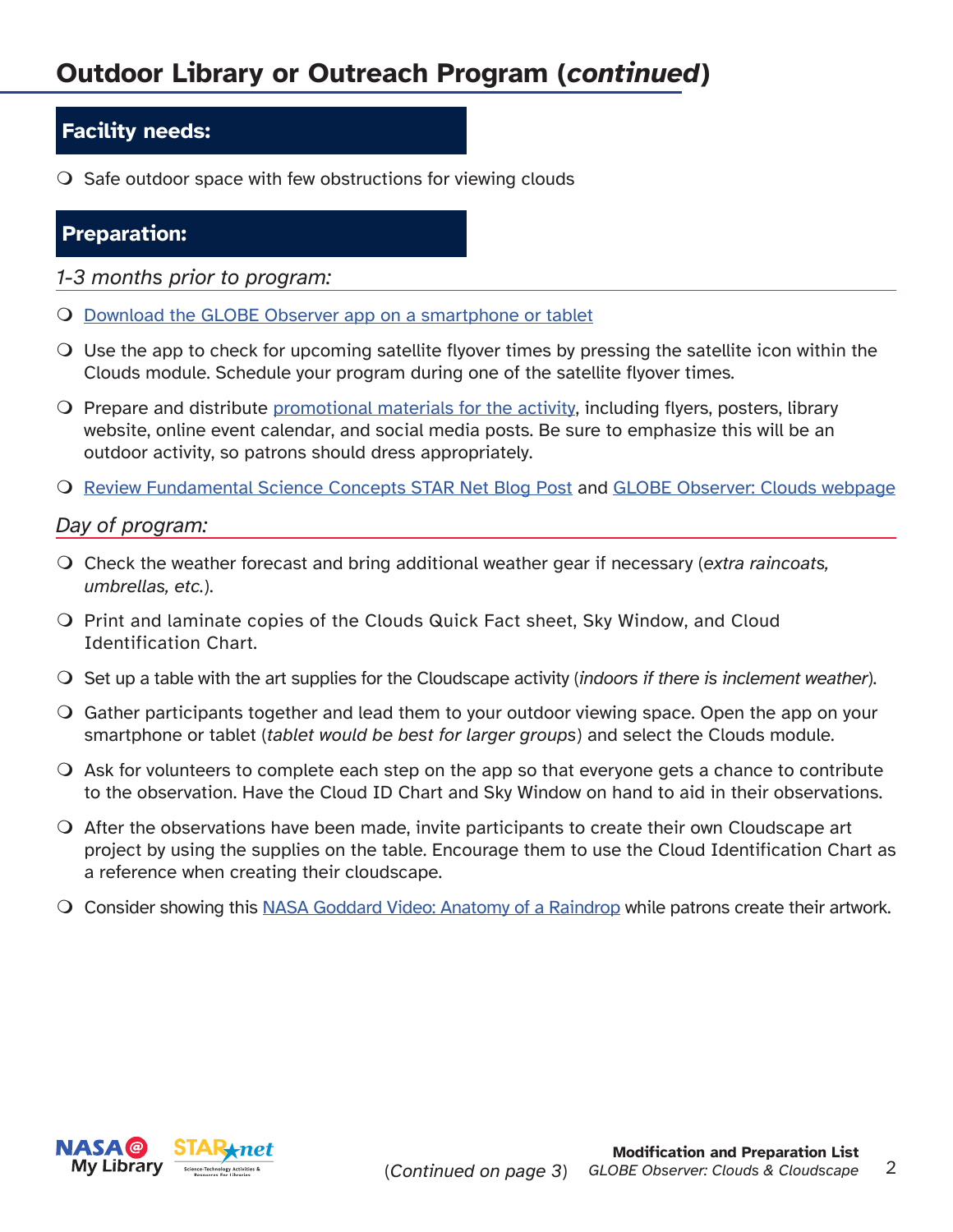## **Additional Suggestions for a Quick Start Program:**

- 1. Focus on the 3 main cloud types: Cumulus, Cirrus, Stratus [\(see page two on Cloudscape](https://scool.larc.nasa.gov/pdf/ElementaryGLOBE_CloudsActivity2_en.pdf) for descriptions or the [:30 second mark in the Do You Know that Clouds Have Names? video\)](https://www.youtube.com/watch?v=vpYXh3xHoS4&t=30s)
- 2. Have patrons describe the difference between the clouds using all or one of the following: art, dance/ movement, and poetry. Encourage sharing with each other.
- 3. Then, have them start on a cloud journal as described in the video above and on [see page four on](https://scool.larc.nasa.gov/pdf/ElementaryGLOBE_CloudsActivity2_en.pdf) [Cloudscape.](https://scool.larc.nasa.gov/pdf/ElementaryGLOBE_CloudsActivity2_en.pdf) [Show the video at 3:16, where Madison, Marile's daughter, demos how to do a cloud](https://www.youtube.com/watch?v=vpYXh3xHoS4&t=196s) [journal.](https://www.youtube.com/watch?v=vpYXh3xHoS4&t=196s) Also, feel free to put the video on social media – as a #NASAatHome video it's family-friendly and meant to help caregivers create lessons for their kids.
- 4. Cloud Poetry is another way to engage patrons. Invite them to describe clouds, what clouds do, and how does the cloud make them feel. Drawing cloud scenes can accompany the poetry (*grab some cotton balls and glue to make puffy clouds*).

### **Take & Make**

### **Material list (***per kit***):**

- [Clouds Postcard](https://observer.globe.gov/documents/19589576/c790bc97-1840-414d-8e91-7a0d11f483f9)
- **O** [Sky Window](https://www.globe.gov/documents/16792331/19458623/GLOBECloudSkyWindow_Final.pdf) ([Spanish Version of Sky Window](https://observer.globe.gov/documents/19589576/51873111/GraficoDeNubesGLOBE-VentanaDelCielo.pdf))
- O [Cloud Identification Chart](https://observer.globe.gov/documents/19589576/51873111/GLOBECloudIDChartEnglish.pdf) ([Spanish Version of](https://observer.globe.gov/documents/19589576/51873111/GLOBECloudIDChartSpanish.pdf) [Cloud Identification Chart\)](https://observer.globe.gov/documents/19589576/51873111/GLOBECloudIDChartSpanish.pdf)
- Medium or large Ziplock bag
- **Q** Glue Stick
- Washable markers
- $\overline{O}$  Yellow and/or white strips of paper (big enough to write labels for clouds)
- O [Patron Instructions](https://www.starnetlibraries.org/2020/wp-content/uploads/2022/04/make_a_cloudscape.pdf) [\(Spanish Patron](https://www.starnetlibraries.org/2020/wp-content/uploads/2022/04/paisaje_nuboso.pdf) [Instructions\)](https://www.starnetlibraries.org/2020/wp-content/uploads/2022/04/paisaje_nuboso.pdf)
- O Clear container or bag
- $\bigcirc$  Art materials (1-3 pieces of each):
	- Blue cardstock paper
	- Cotton balls
	- Wax paper
	- Torn white sheets
	- Sheer white fabric



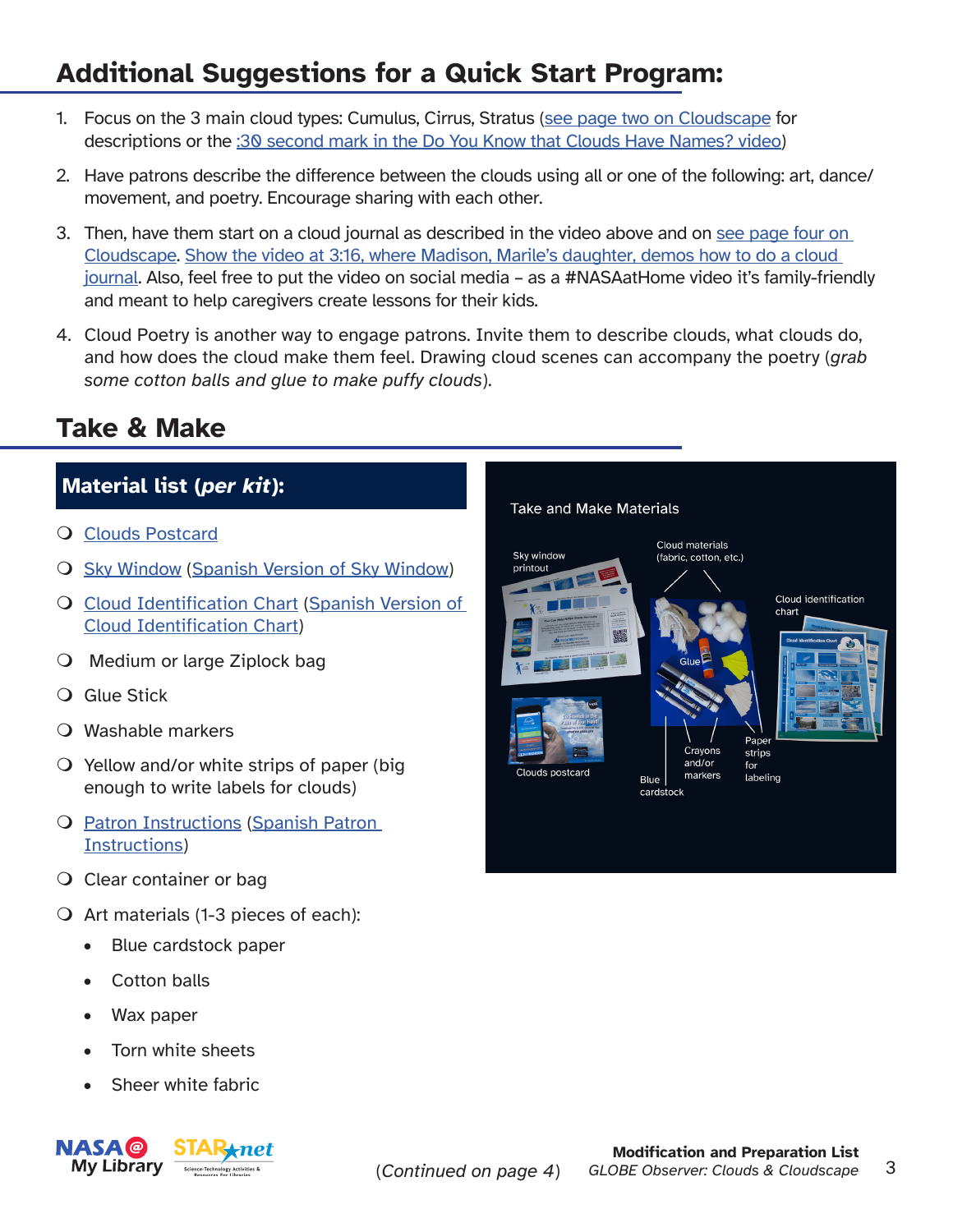#### **Preparation (***per kit***):**

- O Print the Postcard, Sky Window, and Cloud Identification Chart on cardstock, or on printer paper and laminate them.
- $\bigcirc$  Print the Patron Instructions.
- $\overline{O}$  Assemble art materials in Ziplock bag.
- $\overline{O}$  Put all materials in a clear container or bag to hand out to patrons.

### **Virtual Program:**

#### **Materials:**

*In addition to the above materials, you will need:*

- Computer and Internet access
- Web camera
- Microphone



**Preparation: Image Credit: GLOBE Observer** 

- *1-2 months prior to program:*
- $\bigcirc$  Set up a registration link for the program using an online platform such as Zoom, GoTo Meetings, or Facebook Live.
- O Promote program on social media, library website, event calendar, etc.
- Watch the NASA@ My Library STEAM Strategies: Virtual Programs video.
- O Review [Fundamental Science Concepts STAR Net Blog Post](https://www.starnetlibraries.org/our-blue-planet-earth-featured-activity-globe-observer-clouds-and-cloudscapes/) and [GLOBE Observer: Clouds webpage](https://observer.globe.gov/toolkit/clouds-toolkit)

#### *Day of program*

- $\overline{O}$  Set up and test your computer, camera, and microphone.
- Log in to your online platform account and open the meeting at least 15 minutes before the start of the program.
- At the start of the program, welcome everyone and invite them to introduce themselves in the chat or unmute themselves to talk.
- O Share your screen and play the video GLOBE Observer Clouds: Getting Started